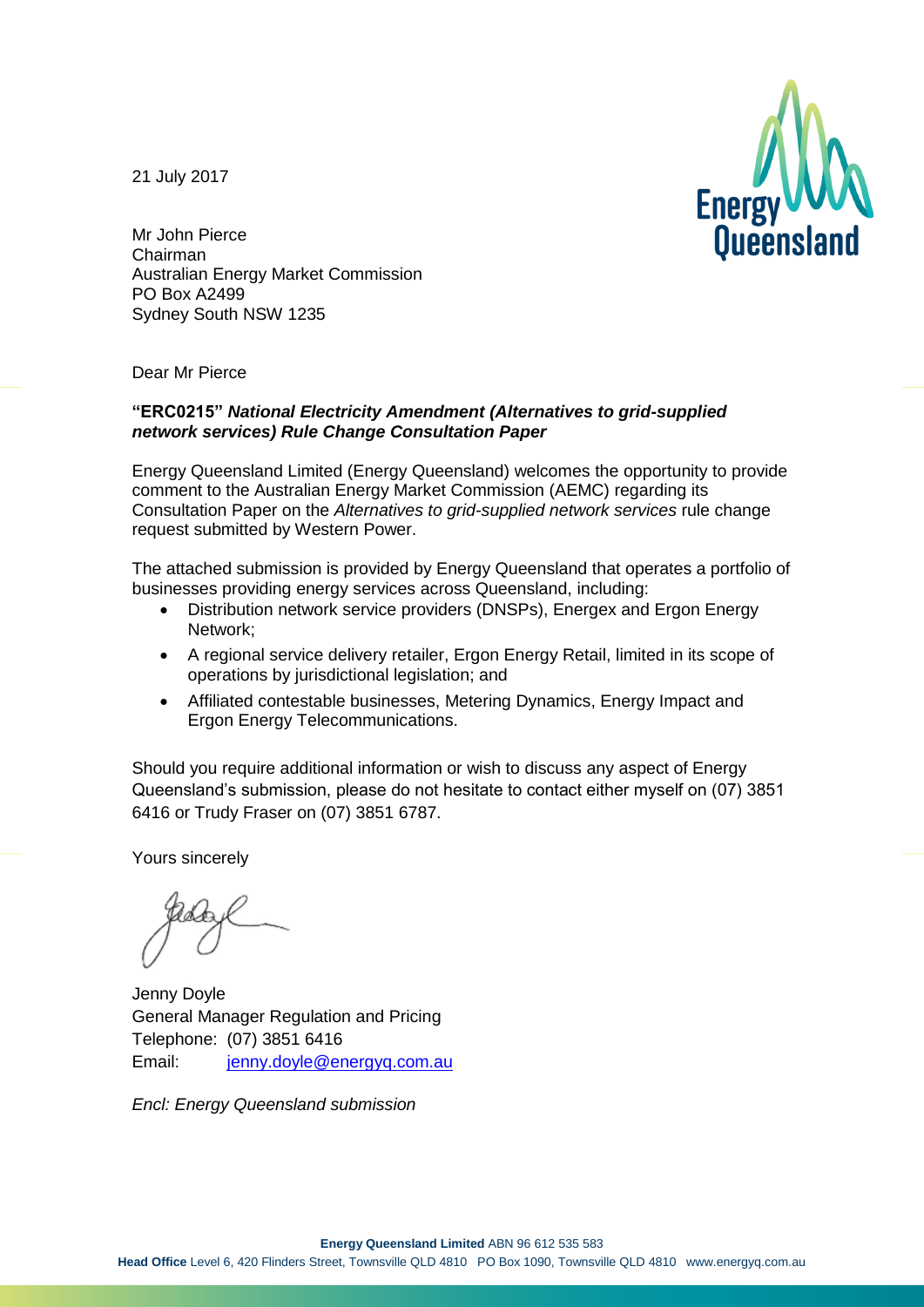# **Energy Queensland**

### **National Electricity Amendment Rule 2017 Alternatives to grid-supplied network services Consultation Paper**

**Energy Queensland Limited 21 July 2017**

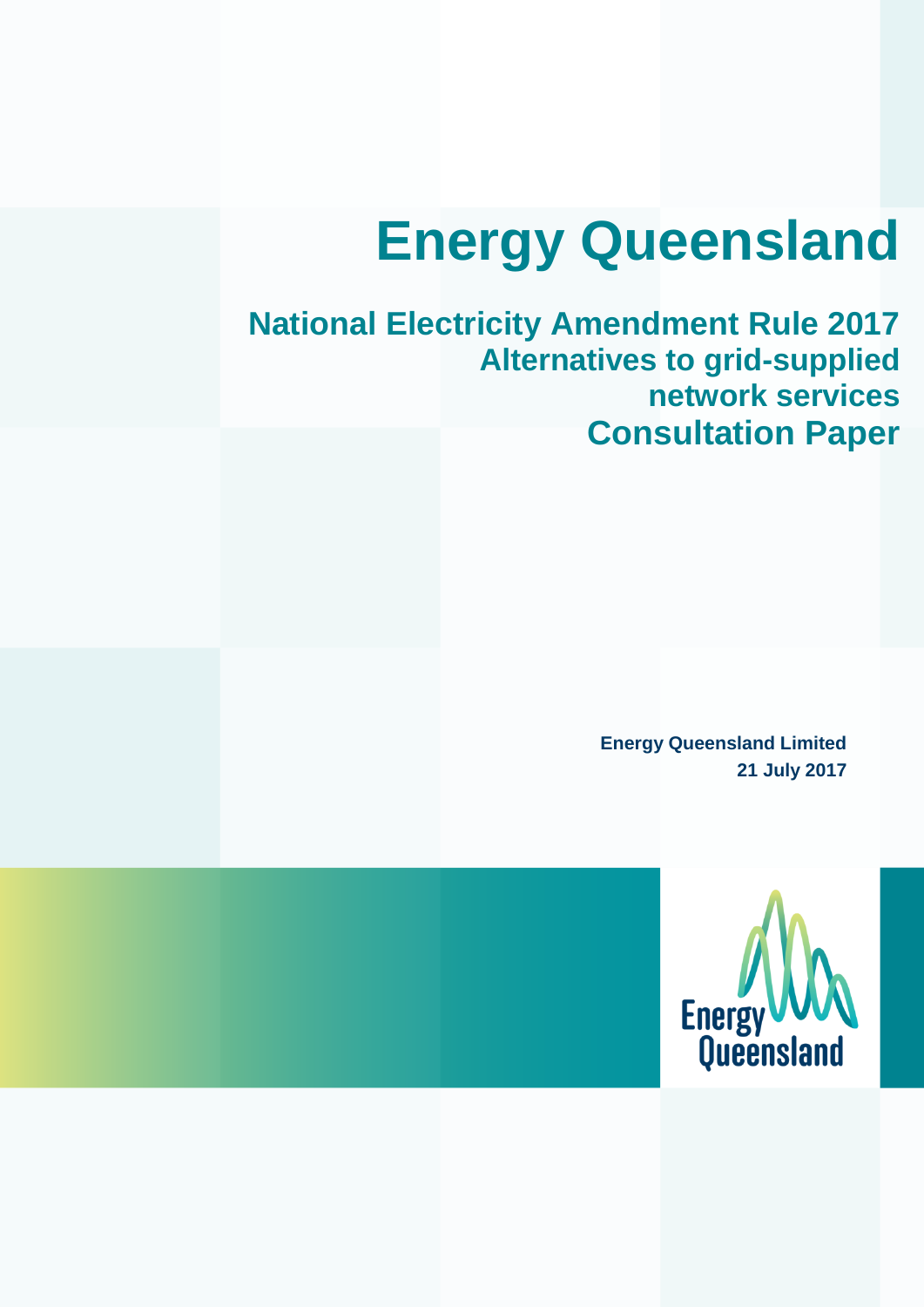#### **Contact details**

Energy Queensland Limited Jenny Doyle Phone: +61 (7) 3851 6146 Email: jenny.doyle@energyq.com.au

PO Box 1090, Townsville QLD 4810 Level 6, 420 Flinders Street, Townsville QLD 4810 www.energyq.com.au

Energy Queensland Limited ABN 96 612 535 583

#### © Energy Queensland Limited 2016

This work is copyright. Material contained in this document may be reproduced for personal, in-house or non-commercial use, without formal permission or charge, provided there is due acknowledgement of Energy Queensland Limited as the source. Requests and enquiries concerning reproduction and rights for a purpose other than personal, in-house or non-commercial use, should be addressed to the General Manager Customer Strategy and Engagement, Energy Queensland, PO Box 1090, Townsville QLD 4810.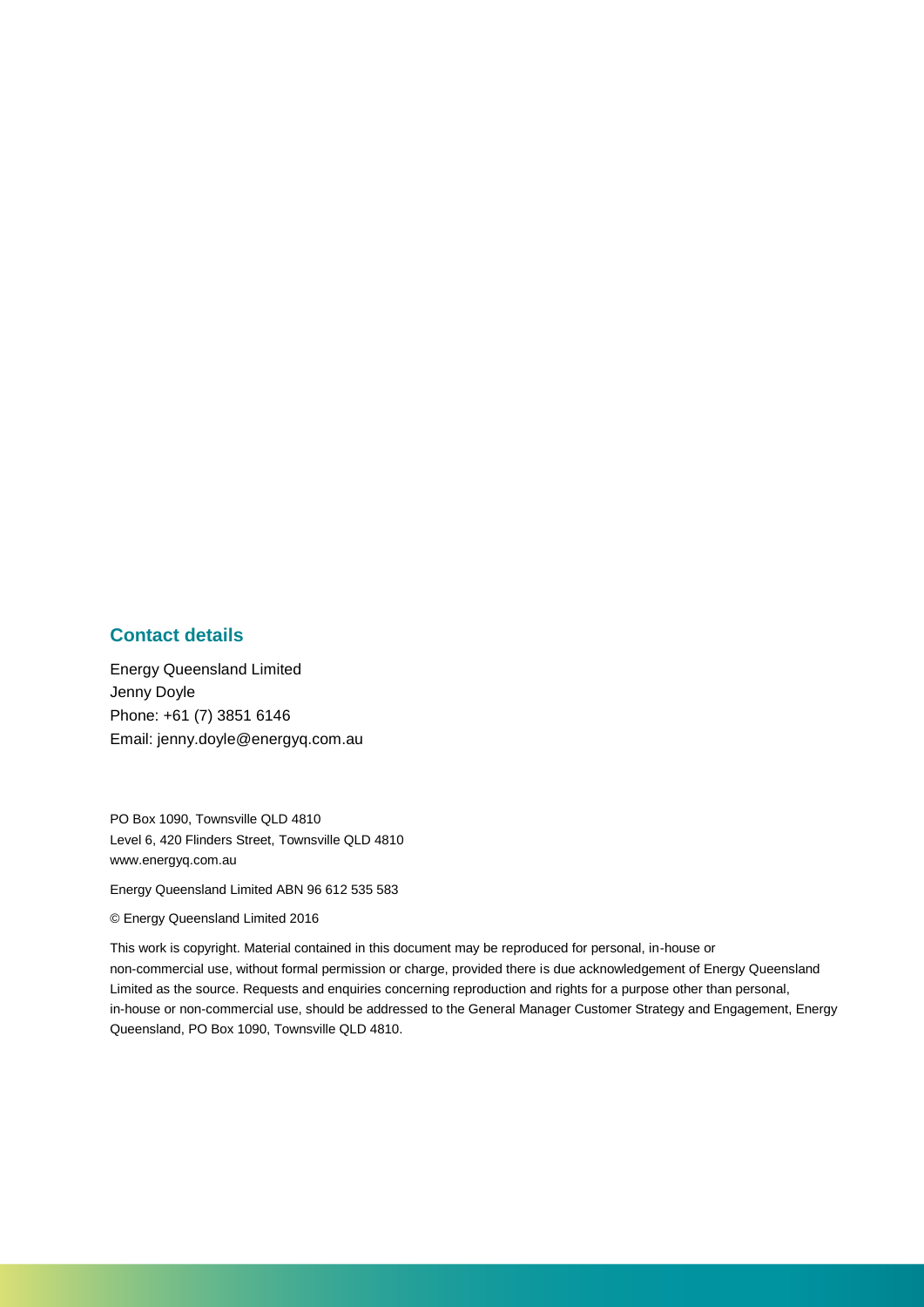### **Contents**

| $\mathbf 1$  |  |  |  |
|--------------|--|--|--|
| $\mathbf{2}$ |  |  |  |
|              |  |  |  |
|              |  |  |  |
|              |  |  |  |
|              |  |  |  |
|              |  |  |  |
|              |  |  |  |
|              |  |  |  |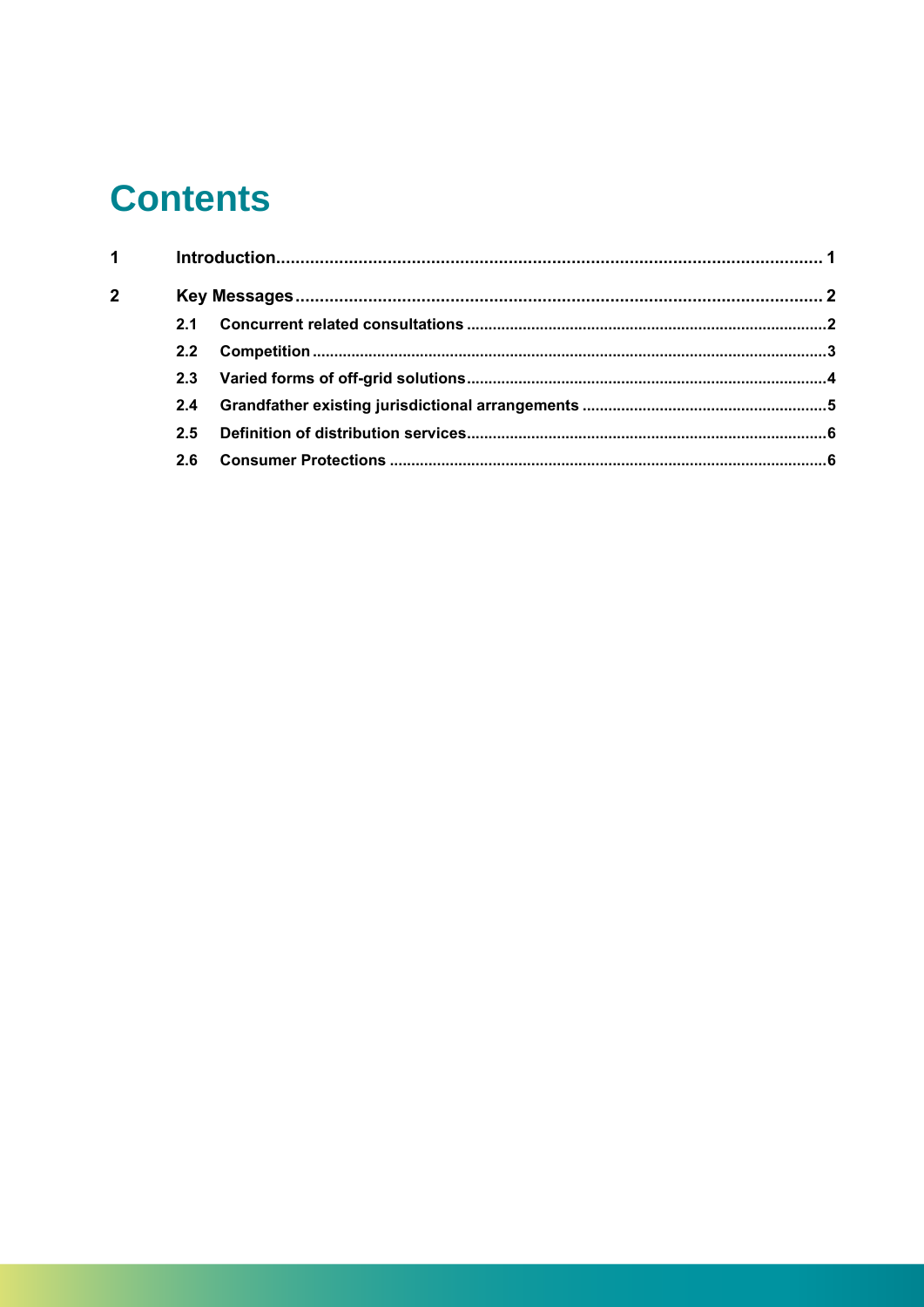### <span id="page-4-0"></span>**1 Introduction**

Energy Queensland Limited (Energy Queensland) welcomes the opportunity to provide comment to the Australian Energy Market Commission (AEMC) regarding its Consultation Paper on *National Electricity Amendment Rule 2017 – Alternatives to grid-supplied network* services (Consultation Paper).

Energy Queensland is a Queensland Government Owned Corporation that operates a portfolio of businesses providing energy services across Queensland, including:

- Distribution network service providers (DNSPs), Energex Limited (Energex) and Ergon Energy Corporation Limited (Ergon Energy Network);
- A regional service delivery retailer, Ergon Energy Queensland Limited (Ergon Energy Retail), limited in its scope of operations by jurisdictional legislation; and
- Affiliated contestable businesses, Metering Dynamics, Energy Impact and Ergon Energy Telecommunications.

Energy Queensland's purpose is to "safely deliver secure, affordable and sustainable energy solutions with our communities and customers" and is focused on working across its portfolio of activities to deliver customers lower, more predictable power bills while maintaining a safe and reliable supply and a great customer service experience.

Energy Queensland's distribution businesses, Energex and Ergon Energy Network, cover 1.7 million  $km^2$  and supply 37,208 GWh of energy to 2.1 million homes and businesses. Ergon Energy Retail sells electricity to 740,000 customers.

The Energy Queensland Group also includes a new energy services business which will provide customers with greater choice and control over their energy needs and access to the next wave of innovative technologies and renewables. The energy services business is key to ensuring that Energy Queensland is able to meet and adapt to changes and developments in the rapidly evolving energy market.

Energy Queensland supports a framework that assesses rule changes from a holistic perspective and provides the best outcomes for consumers. Fundamental to any proposal for a rule change, is a demonstration that the expenditure to implement this rule change will provide a net benefit to all consumers and the market more generally. Any amendments to the regulatory framework need to be carefully balanced to ensure they do not create any unintended outcomes and costs. In response to the AEMC's invitation to provide comments on the Consultation Paper, Energy Queensland has focussed on addressing a number of key issues rather than responding to each of the questions included in the Consultation Paper.

This submission is provided by Energy Queensland, on behalf of its related entities Energex, Ergon Energy Network and Ergon Energy Retail.

Energy Queensland is available to discuss this submission or provide further detail regarding the issues raised, should the AEMC require.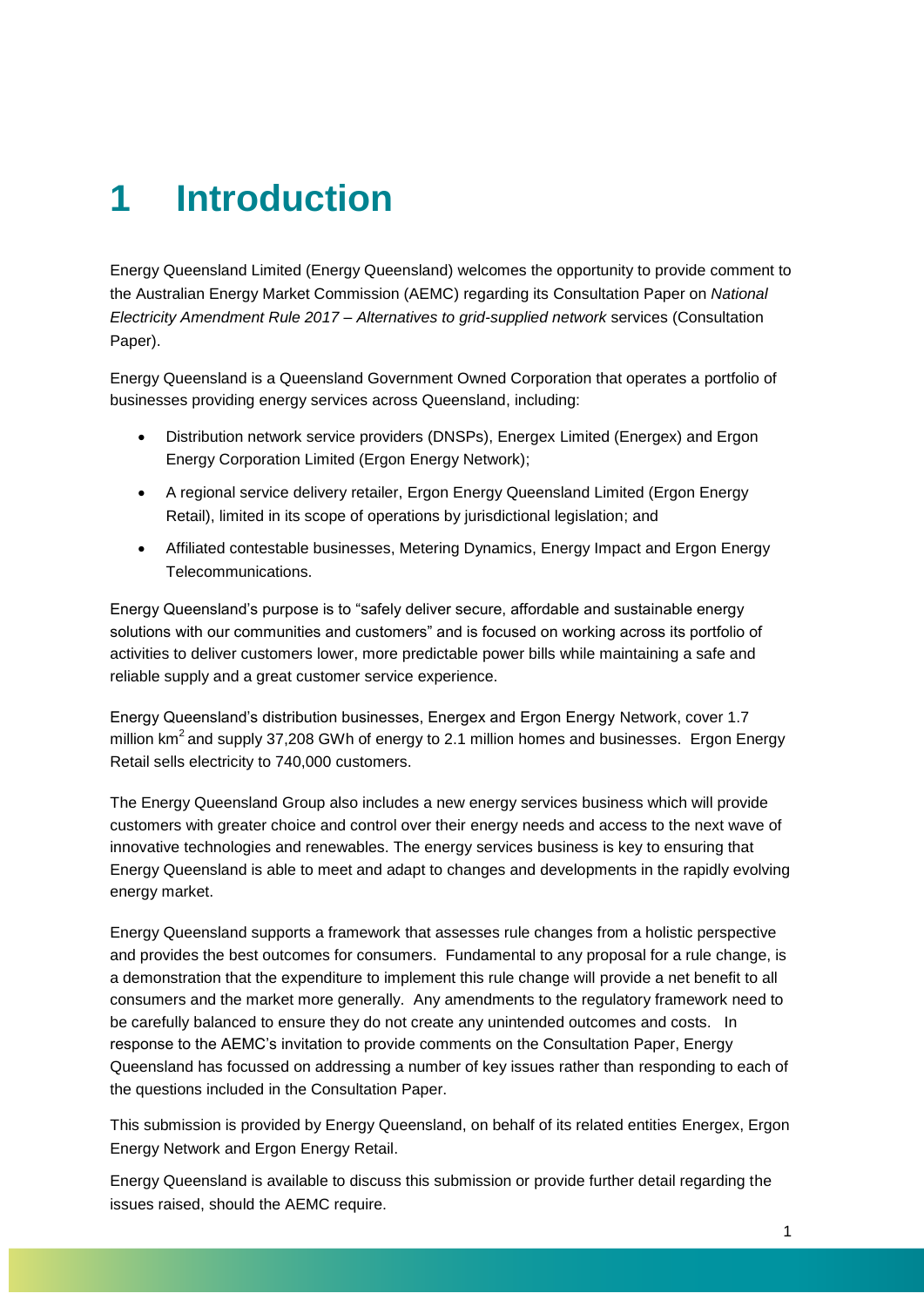## <span id="page-5-0"></span>**2 Key Messages**

Overall, Energy Queensland supports the policy intent of the rule change submitted by Western Power. We believe the rule change request highlights the need for consideration of whether or not there is value in regulating stand-alone power systems (SPS) and microgrids under a national framework. This rule change request also encourages thought on the effectiveness of competition to the extent competition is not effective whether distributors should lead the transition to providing alternative supply arrangements such as SPSs off-grid or embedded microgrids. Given the breadth of issues, number of impacted stakeholders and concurrent related consultations being undertaken, Energy Queensland considers it critical to ensure that the AEMC should approach this rule change in a robust and fully considered manner. Any proposed regulatory arrangements should be sufficiently flexible and adaptable to enable the innovative delivery of services through microgrids and SPSs as an alternative to network augmentation/replacement.

While we are cognisant and appreciative of the benefits of a national approach to regulation, Energy Queensland is of the fundamental view that regulation should only exist to the extent that there is a demonstrated failure in the current framework and the cost of regulation does not outweigh the benefits sought to be achieved.

### <span id="page-5-1"></span>**2.1 Concurrent related consultations**

As previously stated, Energy Queensland is particularly interested in concurrent and related consultations that may help influence the AEMC's position and facilitate more detailed and broader discussions. Of particular interest is the Council of Australian Governments (COAG) Energy Council consultation on the *Regulatory Implications of Stand-alone Energy Systems in the Electricity Market<sup>1</sup>* . This Consultation was focussed on determining the appropriate regulatory framework for SPSs and microgrids. The COAG Energy Council is yet to release their response in light of submissions received. However, it is critical to ensure that any recommendations and insights presented therein feed into the analysis being undertaken here.

Additionally, as the AEMC is aware, the *Contestability of Energy Services<sup>2</sup>* rule changes consultation raised significant and related issues. We agree with sentiments expressed by the

1

l

[http://www.coagenergycouncil.gov.au/sites/prod.energycouncil/files/publications/documents/Stand-](http://www.coagenergycouncil.gov.au/sites/prod.energycouncil/files/publications/documents/Stand-Alone%20Energy%20Systems%20Consultation%20Paper%20-%20August%202016.pdf)[Alone%20Energy%20Systems%20Consultation%20Paper%20-%20August%202016.pdf](http://www.coagenergycouncil.gov.au/sites/prod.energycouncil/files/publications/documents/Stand-Alone%20Energy%20Systems%20Consultation%20Paper%20-%20August%202016.pdf)

<sup>&</sup>lt;sup>2</sup> <http://www.aemc.gov.au/Rule-Changes/Contestability-of-energy-services>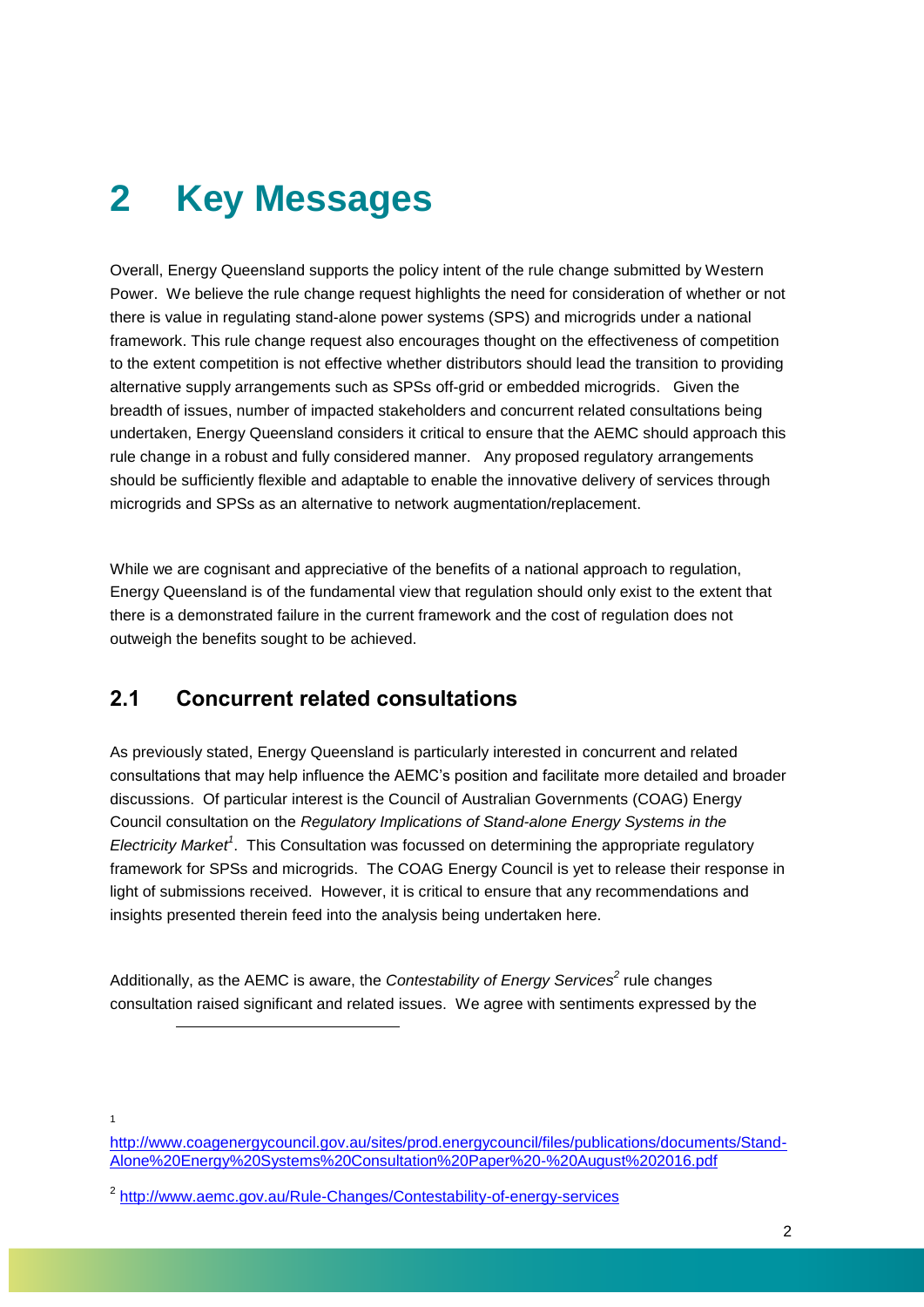AEMC in relation to that rule change and consider that similarly in the case of this rule change, a common understanding of all the issues and impacted stakeholders must be developed to allow a more focussed analysis and efficient rule making process. In particular, the AEMC must determine a clear policy driver of this rule change and related issues. That is, is the rule change centred on lowering prices through greater competition, offering customers greater choices in type of service delivery model, ensuring that consumers are afforded necessary customer protections, or a combination of these? The determination and articulation of the key policy driver/s will ensure that additional regulation in this area does not create inefficient outcomes for consumers or restrict technology innovation and development. Fundamentally, regulatory oversight should only occur where there is a market failure, rather than when an emerging market is developing.

Energy Queensland strongly considers that in order to achieve the best outcome for customers, all issues in this Consultation Paper and related issues raised in other consultations are merged and considered collectively rather than in isolation. We welcome the AEMC's willingness and proactive approach in considering submissions resulting from other related consultations<sup>3</sup> as outlined in the Consultation Paper. Notwithstanding, Energy Queensland strongly suggests the issue of whether regulation is in fact required or the type of regulation that may be required needs to be explored further. In this regard, it is critical to not stifle an emerging market with over-regulation or inappropriate regulation, particularly where there may be demonstrated benefits to customers.

### <span id="page-6-0"></span>**2.2 Competition**

Energy Queensland recognises there may be significant complexities in determining what are contestable energy services or regulated distribution services and those which are not. Similar to the COAGs' Energy Council attitudes expressed in their rule change proposal on *Contestability of Energy Services*, Energy Queensland supports the principles that services should only be regulated where competitive market forces cannot efficiently deliver those same services. The AEMC must recognise that in trying to achieve effective competition, over-regulation or an incorrect definition of distribution services may stifle innovation which will be detrimental for customers and service delivery providers rather than traditional distributors or retailers.

The AEMC has already noted in this Consultation Paper that many jurisdictions have "postage stamp" pricing policies. Most regional Queensland customers are supplied by Ergon Energy Retail and pay [regulated retail prices](http://www.qca.org.au/Electricity/Regional-consumers/Reg-Electricity-Prices) as part of the Queensland Government's uniform tariff policy (UTP). In accordance with the UTP the Queensland Government pays Ergon Energy Retail a subsidy so that regional customers pay the same price for their electricity as consumers in south east

l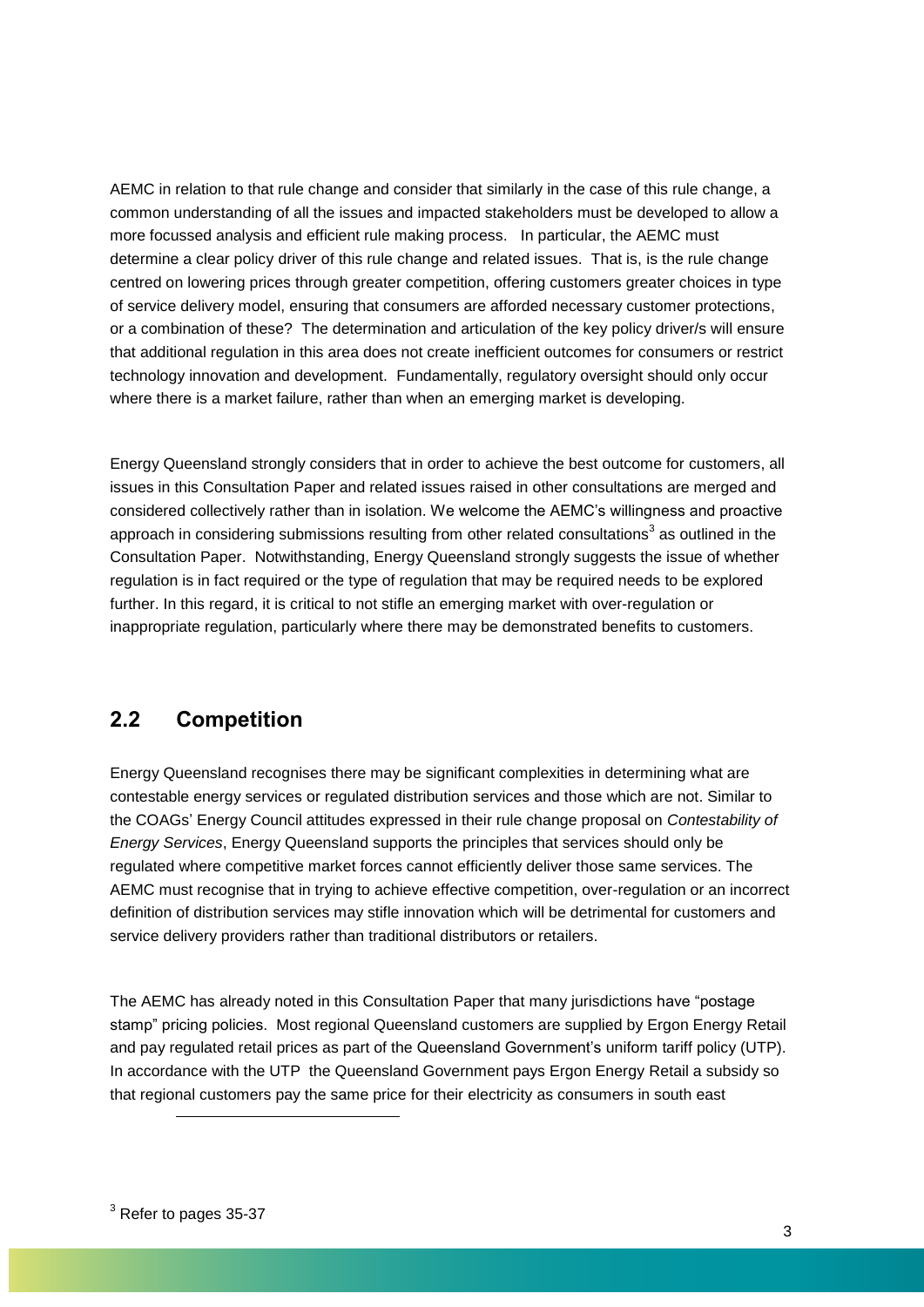Queensland. As the regulated retail price is below the cost of supply in regional Queensland there is little retail competition.

We believe that this highlights the importance of Government policy positions and the need to carefully factor their energy policy direction when contemplating whether off-grid services should be regulated or not. Similarly, the National Electricity Objective is tantamount in ensuring that off-grid services and their potential classification by the Australian Energy Regulator (AER) are considered during this process.

### <span id="page-7-0"></span>**2.3 Varied forms of off-grid solutions**

Energy Queensland suggests that when considering whether or not to regulate off-grid or embedded microgrid solutions, the AEMC remains cognisant that off-grid solutions can take several and varied forms including:

- $\circ$  A SPS that is fully isolated (i.e. not in close proximity to) from the interconnected national electricity system (national grid);
- o A SPS that supplies a single edge-of-grid customer where the supply arrangement is deemed to be more efficient than maintenance of an ongoing connection to the national grid;
- $\circ$  A microgrid, which is fully isolated from the national grid;
- o A microgrid, which while capable of operation in islanded mode, retains a connection to the national grid (embedded microgrid);
- $\circ$  In the case of a microgrid for which there is also a connection to the national grid, whether the microgrid will only import from the network or whether it will also export, e.g. become a collective generator based on the aggregate generation of the microgrid community.

These forms may require different levels of regulatory oversight, if any, and it is important to ensure that the long term interests of customers are balanced when determining the appropriate level of regulation. Whilst considering the varied forms of off-grid solutions, it is also critical to understand that in providing a technical solution, different forms of regulation could also apply based on the service being provided. For example, a combination of regulated and unregulated assets may be used to provide a solution. In addition, the customer may have access to regulated retail prices or not. Each of the solutions will have benefits and risks and it is therefore important to consider the varied technical solutions that may be provided the drivers of the solution, that is, customer protections, customer needs, market capabilities, funding models, investment drivers and locations.

Coupled with the various forms of off-grid solutions, there needs to be consideration of the overall system as the sum of its parts and what each component party delivers, for example DNSP, customer and microgrid operator delivers to the system. Finally, respective parties' obligations including the obligation to provide reliable and safe connection and supply of electricity must be factored into the analysis.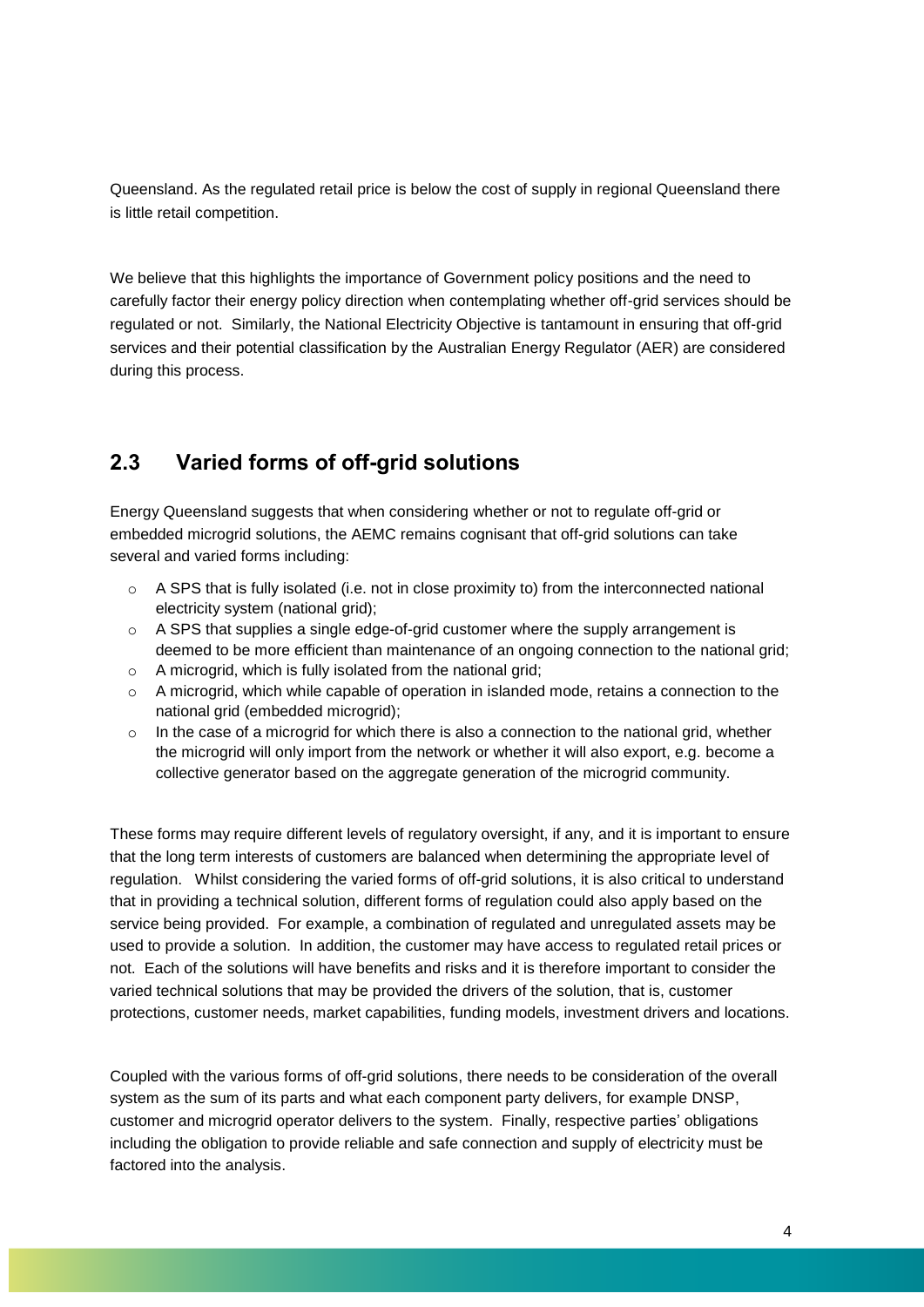### <span id="page-8-0"></span>**2.4 Grandfather existing jurisdictional arrangements**

Western Power in their rule change request stated that they intend to apply this rule change to existing customers who "do not face the cost of maintaining their network connection and so have no incentive to install an SPS".<sup>4</sup>

As noted in the Consultation Paper, in Queensland, Ergon Energy Network owns and operates 33 isolated power systems providing electricity to isolated communities which are too remote to connect to the national grid. These power systems are located throughout western Queensland, the Gulf of Carpentaria, Cape York, some Torres Strait Islands, and on Palm and Mornington Islands. The existing economic regulation of these systems is overseen by Queensland's jurisdictional regulator, the Director General of the Department of Mines and Energy (DEWS). The regulation of these systems has been very effective to date and this allowed for the economic, social and environmental differences associated with these systems to be factored into the development of policy positions relating to tariffs, reliability and other general services standards. The non-economic components such as the retail obligation, connection obligation and customer protections are regulated by the AER. This is because Ergon Energy Network and Ergon Energy Retail are respectively the nominated distributor and retailer under the National Energy Customer Framework in Queensland.

Ergon Energy Network also owns the isolated Mount Isa-Cloncurry network that supplies customers in North West Queensland. This network operates outside of the National Electricity Market. Notwithstanding, the AER has both economic and non-economic oversight of this supply network. Additionally, Ergon Energy Network owns a 220 kV network which is connected to the Mount Isa-Cloncurry network, and is part of the North West Minerals Province which is the subject of an Australian Competition and Consumer Commission Authorisation that makes it an unregulated network for pricing purposes. Therefore it is excluded from regulatory oversight by the AER and the DEWS.

We believe that the existing regulatory arrangements for these systems should be grandfathered and not included in the scope of this rule change as there is no evidence to suggest that there is a failure under this framework.

<sup>4</sup> Western Power Rule change request, p12.

l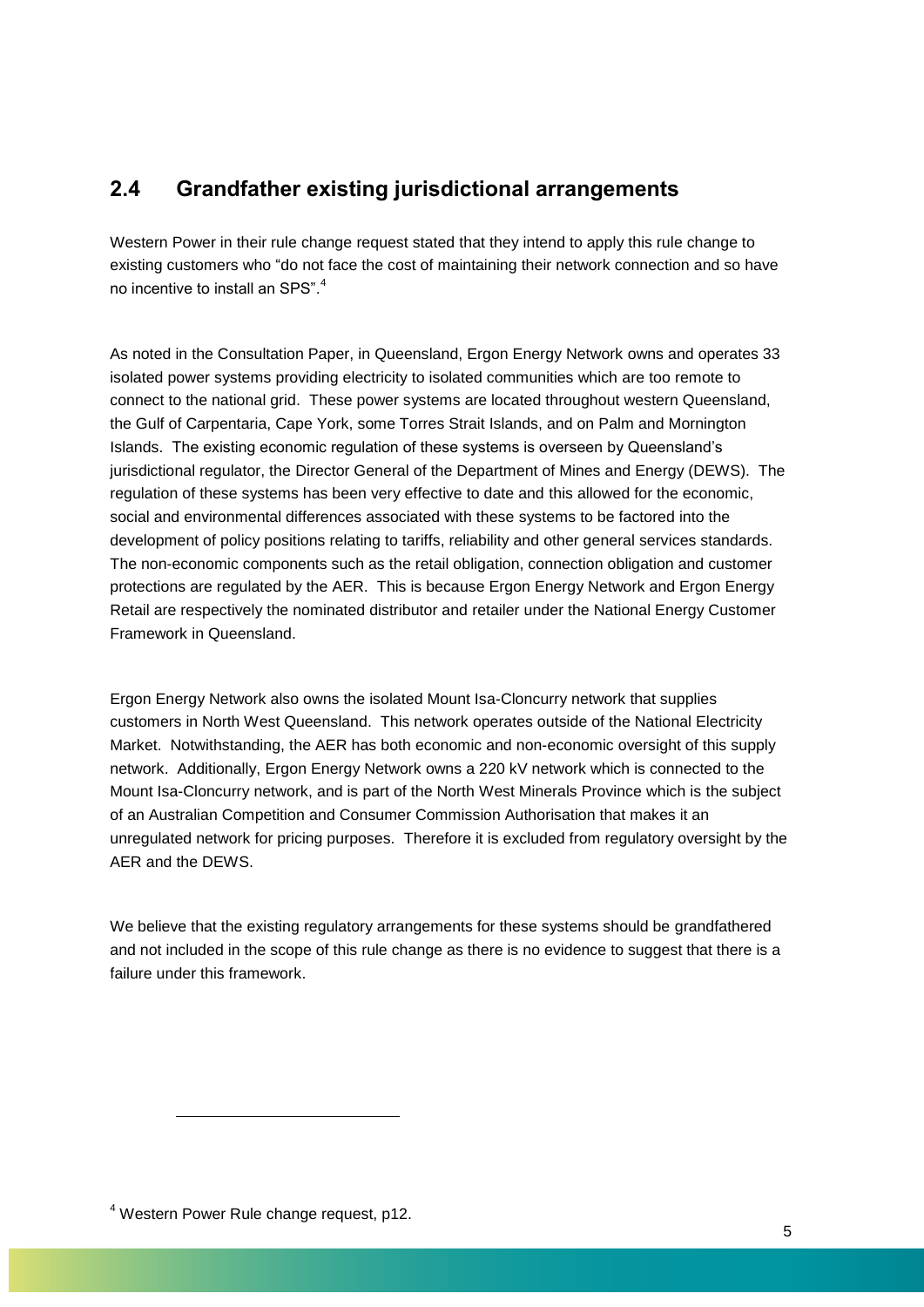### <span id="page-9-0"></span>**2.5 Definition of distribution services**

Energy Queensland is of the strong view that there needs to be well considered and distinct definitions of what constitutes the various types of SPSs in the market.<sup>5</sup> This would avoid any inherent ambiguity that would otherwise exist, by allowing industry to have a common understanding of the respective configurations and the essential demarcation of being able to interconnect with the national grid. Furthermore this will facilitate informed and consistent discussion on the economic and broader regulatory treatment of such systems.

### <span id="page-9-1"></span>**2.6 Consumer Protections**

l

In Queensland, the National Energy Customer Framework and the supporting consumer protections have been applied in Queensland to customers in isolated networks with some modifications. Energy Queensland supports this approach. However, thought needs to be given to ensuring a balanced approach in determining what consumer protections are required especially in an emerging market where too much regulatory oversight may cause barriers and therefore less choice for consumers.

In respect of what reliability and standards should apply Energy Queensland considers that best practice would be for SPSs to be required to meet relevant jurisdictional reliability and power quality standards. This is especially important where a customer does not elect to go off-grid.

In the event that customers are moved off-grid by a DNSP, the cost/reliability trade off should match grid connection standards. This is because a customer's needs may change over time, for example, an increase in load requirements. In addition, ownership of the premises may change and accordingly a customer's reliability needs may similarly change. A DNSP is therefore always designing for customers with high reliability requirements as it would be difficult to impose a lesser standard given the unknown nature of future customers' demands. However, if an alternative view is reached by the AEMC, for example, a lower standard, relevant jurisdictional regulations would need to be amended to support alternative connection standards without imposing penalties on DNSPs.

The power quality performance, reliability and ability to service an off-grid customer with a SPS is fundamentally different to that of grid supply and is dictated by the generation, energy storage and power conversion in the SPS. Therefore, any proposed ownership model must consider these technical parameters for both grid supplied and SPS supply arrangements and appropriately incorporate standards that regulate generators in a balanced/flexible approach.

<sup>&</sup>lt;sup>5</sup> Refer to section 2.3 of this submission for more discussion on the varied forms of off-grid solutions